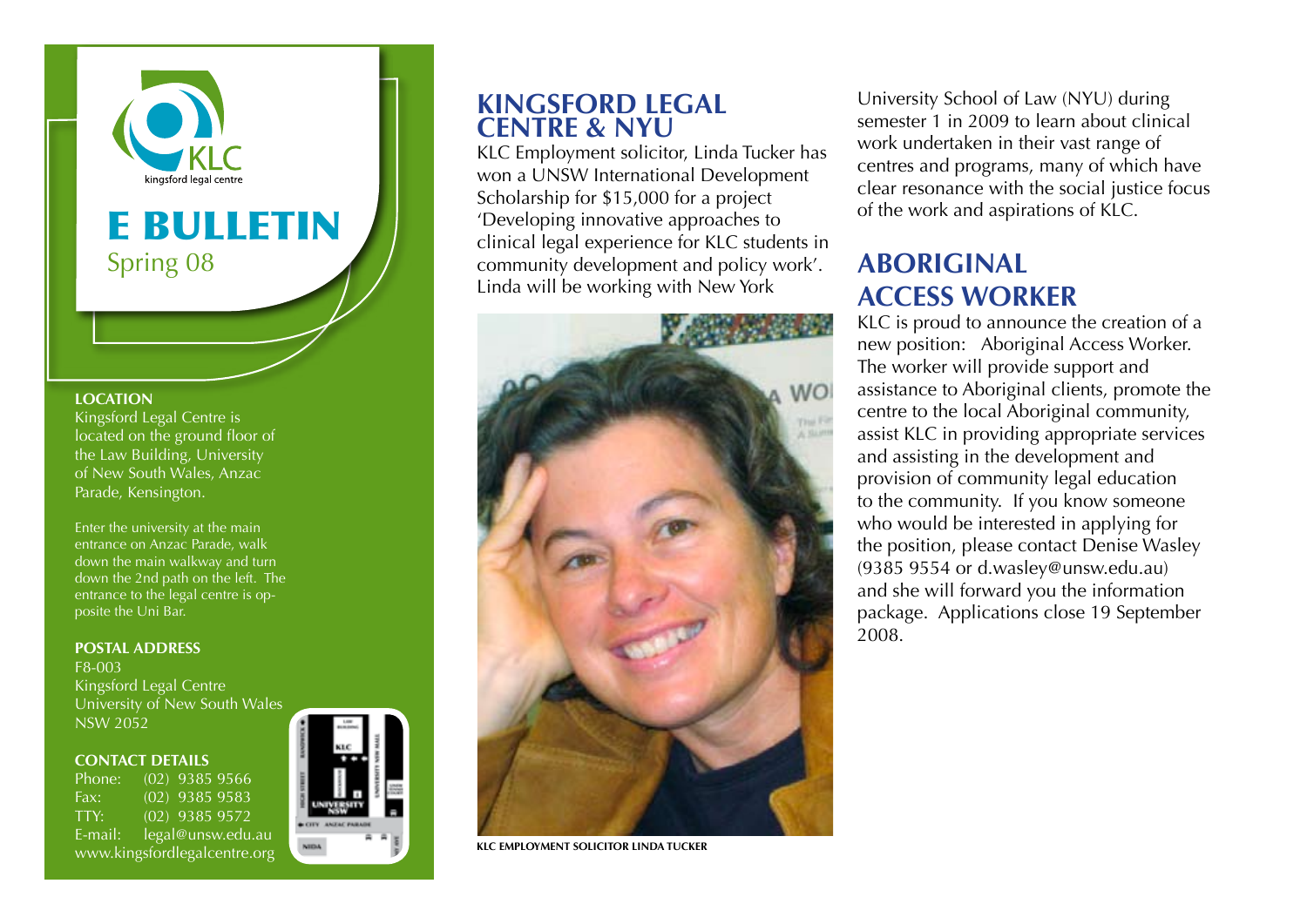

## **Protest, Protection Policing**

**The expansion of police powers and the impact on human rights in NSW . The policing of APEC 2007 as a case study Written by Liz Snell for the Combined Community Legal Centres' Group (NSW) and Kingsford Legal Centre.**

KLC in conjunction with CCLCG conducted research into the expansion of police powers looking specifically at APEC. The research was published as a report which was launched at Parliament House on 9 July 2008. There was good media coverage from print, radio and TV. The report is available on the CCLCG website at: www.nswclc.org. au/Publications/APEC\_Report.pdf

# **Senate Inquiry into the Sex Discrimination Act**

KLC, jointly with NACLAC and CCLCG, made a submission into the above Senate Inquiry. We have been invited to appear before the Senate Committee on 9 September 2008 on behalf of the NACLC. If you would like a copy of the submission email the centre at: legal@unsw.edu.au.

## **KLC Change of Postal Address**

As we have been experiencing some delays in receiving our mail since the move on campus, we now have a new postal address which should sort the problem. The new postal address for Kingsford Legal Centre is:- F8-003

> Kingsford Legal Centre University of New South Wales NSW 2052

If we are on your mail list we would appreciate it if you could alter it to reflect this change.

## **Indigenous winter school**

In July, KLC was host to approximately 20 Indigenous high school students from around Australia who were keen to learn about what being a lawyer and studying law might be like. This is a fantastic initiative of UNSW and particularly Nura Gili Centre. At KLC the students learnt about community legal centres and the legal aid system and then had an opportunity to apply some law to case studies which might be relevant to their lives. Staff and students enjoyed the experience.



**Indigenous Winter School students & Shirley Southgate**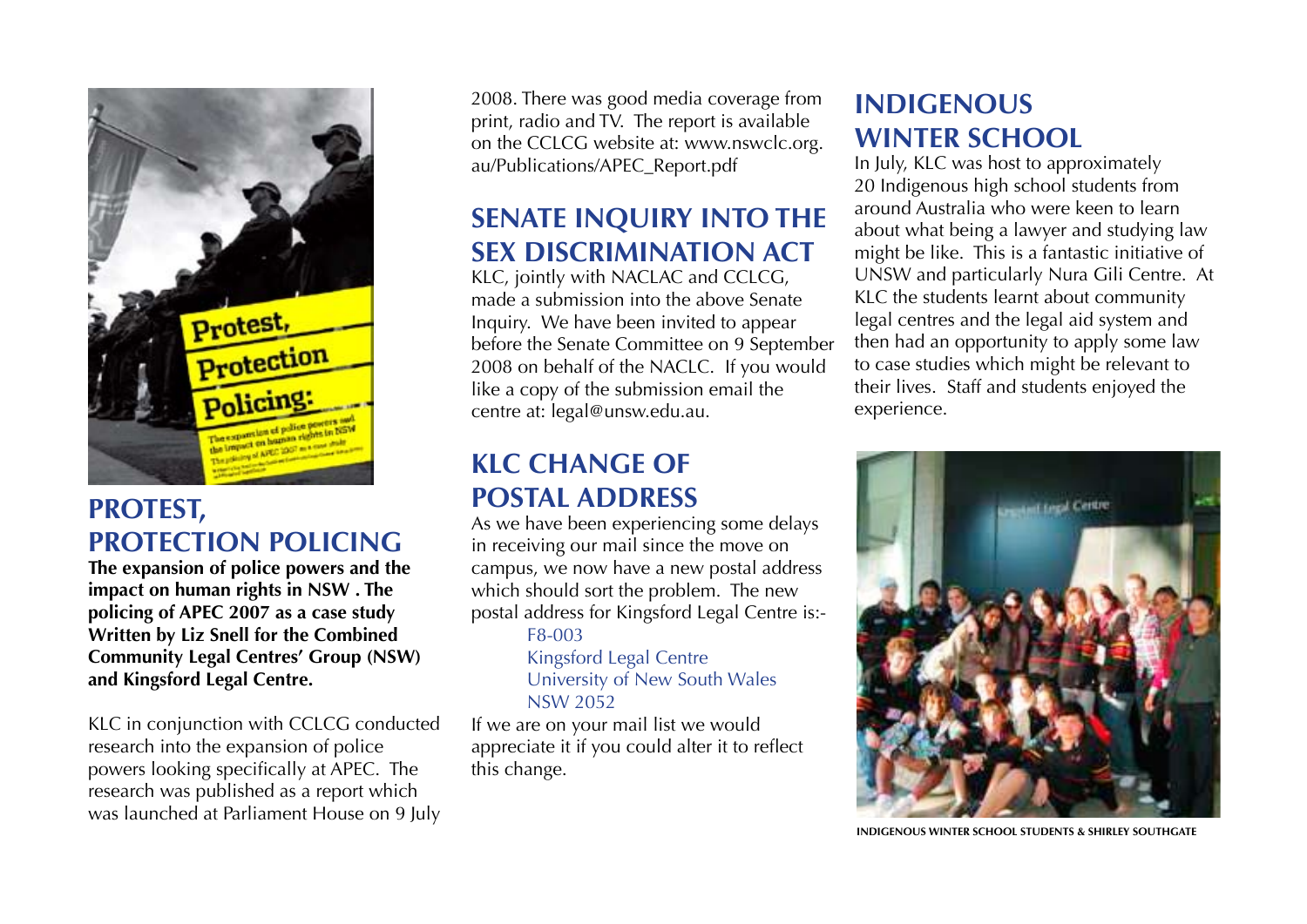### **Community Legal Education**

Community Legal Education has really taken off at KLC. In the past three months, in addition to our regular workshops for community workers, we have conducted CLE in La Perouse at the Wanderers Outreach Service Women's Group and La Bummers Youth Service. We have also been to Dolores Single Women's Refuge to talk about our services and provide advice, and our employment lawyer has conducted CLE for WAYS Youth Service in Maroubra. KLC is also looking into providing CLE in local high schools in conjunction with WAYS Youth Service in Bondi Junction next year.

#### **National CLC Conference -** *Just is as Just does - CLCs working for Justice*

The 2008 National CLC conference was held in Darwin, Northern Territory from 17- 20 August 2008. Teena Balgi, along with Liz O'Brien and Caroline Adler, delivered a plenary speech on "Social exclusion – its legal! Homelessness, Human Rights and Access to Justice". Teena also convened the National Human Rights Network. KLC principal solicitor, Shirley Southgate, gave a workshop on "New Models in Anti-Discrimination Law – developing strategies to campaign for change", as well

as convening the National Clinical Legal Education Network. Linda Tucker convened the National Employment Network. The conference was a great success.

#### **NAIDOC Day**

Kingsford Legal Centre had an information stall at the NAIDOC Celebration at Yarra Bay in July. It was a beautiful day which heaps of interesting stalls and yummy sausage sandwiches. The legal centre, in partnership with the Deli Women and Children's Centre provided information on legal issues and services for the local community. The children (and many adults) had great fun

making red/yellow/black stress balls out of balloons and rice. As the photo shows the solicitors at KLC know more than just the law, they know how to have fun.

### **Foundations Enrichment 2 Course**

KLC is again running our first year course for Indigenous law students at UNSW. We are being ably assisted in delivering this course by Peta Magilvray. The course gives students a chance to experience real law early in their degree. KLC clinical students also participate in a mentoring role – a role they thoroughly enjoy.



**KLC solicitors Linda Tucker & Teena Balgi working hard at NAIDOC**